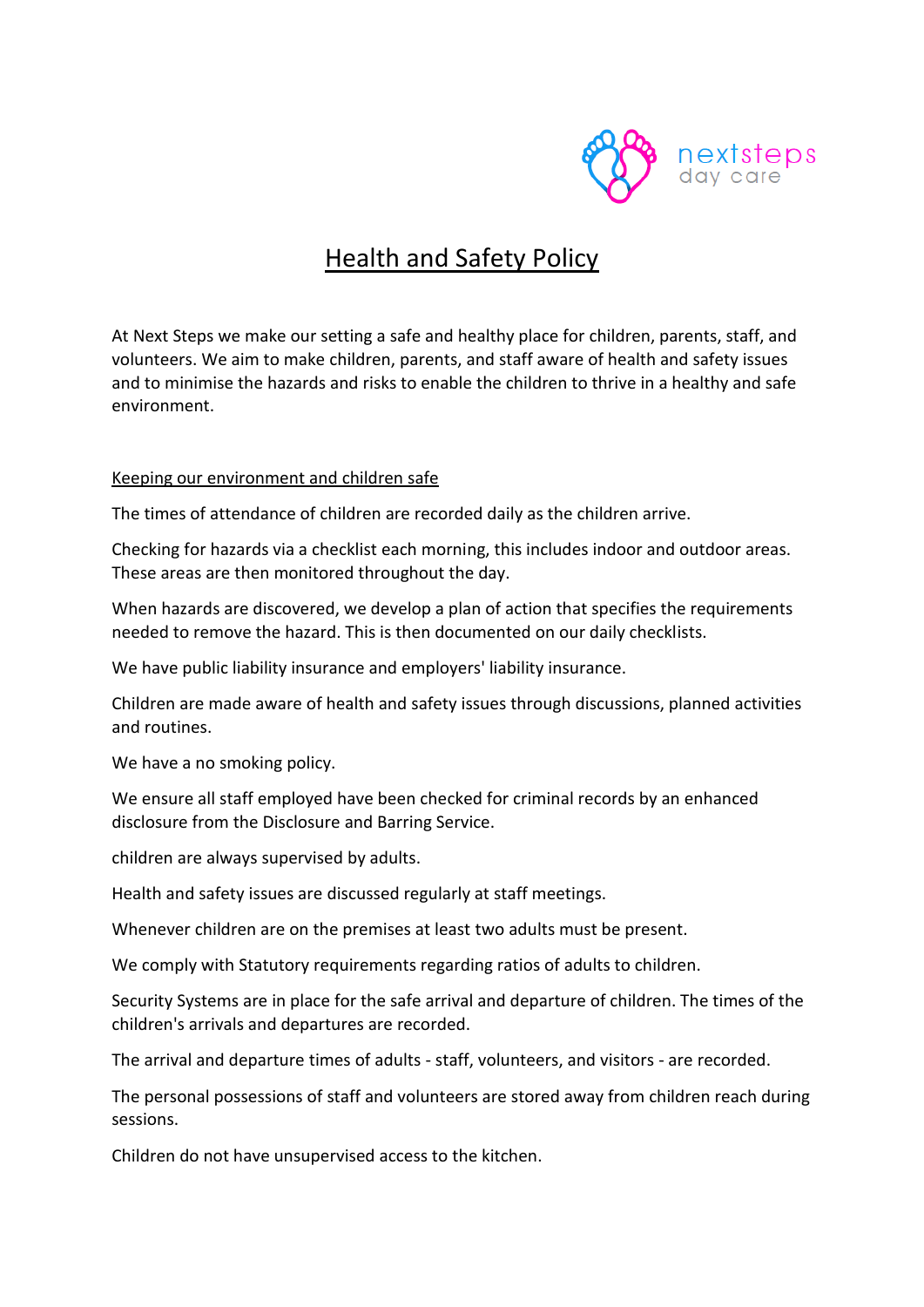All surfaces are clean and non-porous.

There are separate facilities for handwashing and for washing up.

Cleaning materials and other dangerous materials are stored out of children's reach.

When children take part in cooking activities, they: - are always supervised; - are kept away from hot surfaces and hot water; - do not have unsupervised access to electrical equipment. Electrical/gas equipment

All electrical sockets are covered with safety plugs and the children are taught not to touch them.

All electrical/gas equipment conforms to safety requirements and is checked regularly.

There are sufficient sockets to prevent overloading.

Lighting and ventilation are adequate in all areas including storage areas. Storage

All equipment, materials and resources are stored or stacked safely to prevent them accidentally falling or collapsing.

Where water can form a pool on equipment, it is emptied before children start playing outside.

Our outdoor sand pit is covered when not in use and is cleaned regularly.

All outdoor activities are always supervised.

Our outdoor area is securely fenced.

The layout of play equipment allows adults and children to move safely and freely between activities.

All equipment is regularly checked for cleanliness and safety and any dangerous items are repaired or discarded.

All materials - including paint and glue - are non-toxic.

Sand is clean and suitable for children's play.

Physical play is constantly supervised.

Children are taught to handle and store tools safely.

Children learn about health, safety, and personal hygiene through the activities we provide and the routines we follow.

#### Staff Training and job roles.

In co-ordination with the 'Health and Safety at work act etc 1974' we adhere to the following procedures.

Our induction training for staff and volunteers includes a clear explanation of health and safety issues so that all adults can adhere to our policy and understand their shared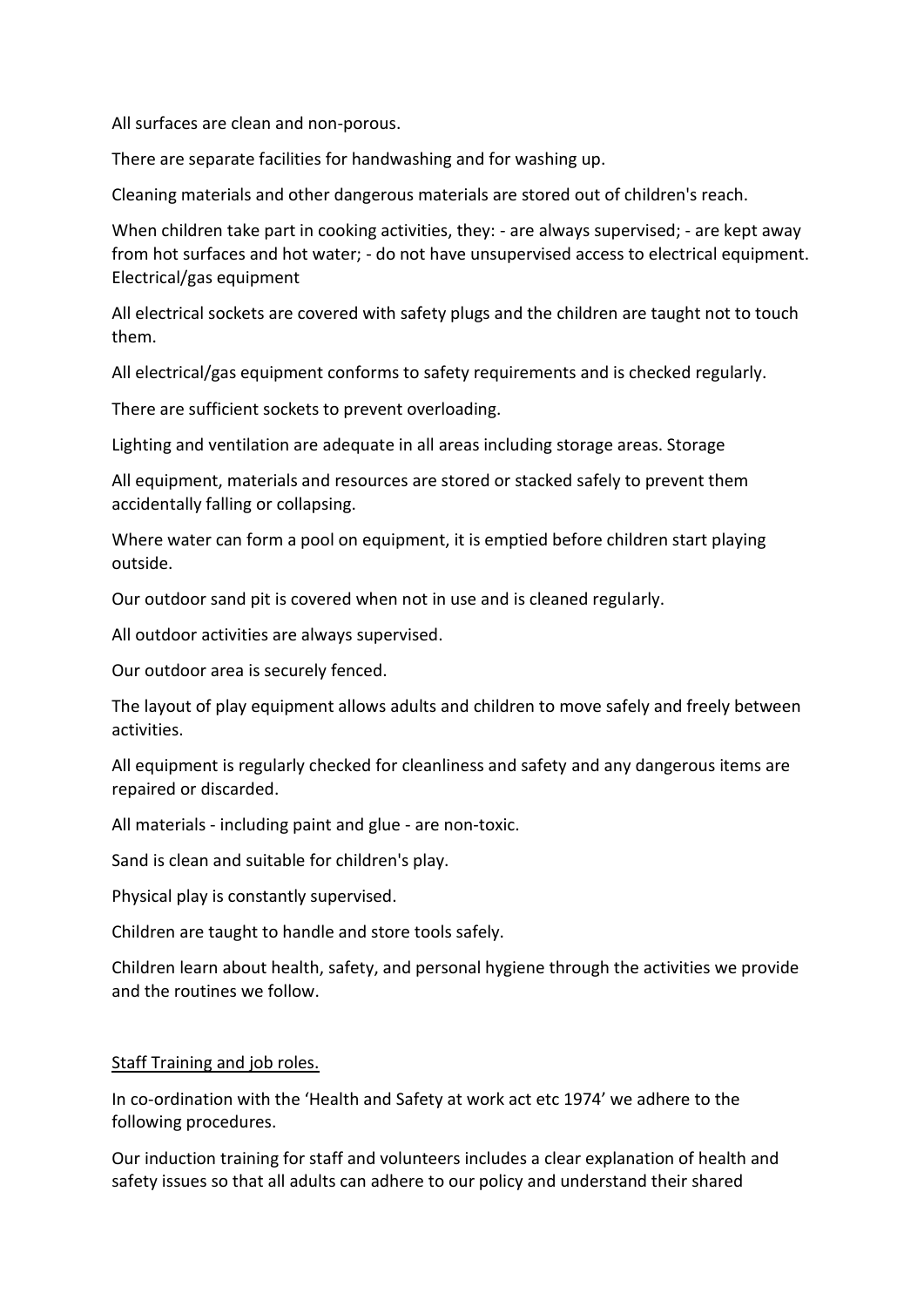responsibility for health and safety. The induction training covers matters of employee wellbeing, including safe lifting and the storage of potentially dangerous substances.

Records are kept of these induction training sessions and new staff and volunteers and parents are asked to sign the records to confirm that they have taken part and read all nursery policies.

Staff who prepare and handle food receive appropriate training and understand - and comply with - food safety and hygiene regulations.

All staff are responsible for ensuring food and drink is stored appropriately.

Staff are trained to operate systems to ensure that children do not have access to food/drinks to which they are allergic.

## Hygiene

We regularly seek information from the Environmental Health Department and the Health Authority to ensure that we keep up to date with the latest recommendations.

Our daily routines encourage the children to learn about personal hygiene.

We have a daily cleaning routine for the setting which includes playroom(s), kitchen, rest area, toilets, and nappy changing areas.

The toilet area has a high standard of hygiene including hand washing and drying facilities and the disposal of nappies.

We implement good hygiene practices by; cleaning tables between activities, checking toilets regularly, wearing protective disposable gloves - as appropriate, providing tissues and wipes.

Snack and mealtimes are appropriately supervised, and children do not walk about with food and drinks.

Fresh drinking water is always available to the children.

#### Outings and visits

We have policies and procedures in place for the safe conduct of outings.

Parents always sign consent on induction agreeing to regular outings.

A risk assessment is carried out before an outing takes place.

Our adult to child ratio is in line with regulation.

Outings are recorded in an outing record book.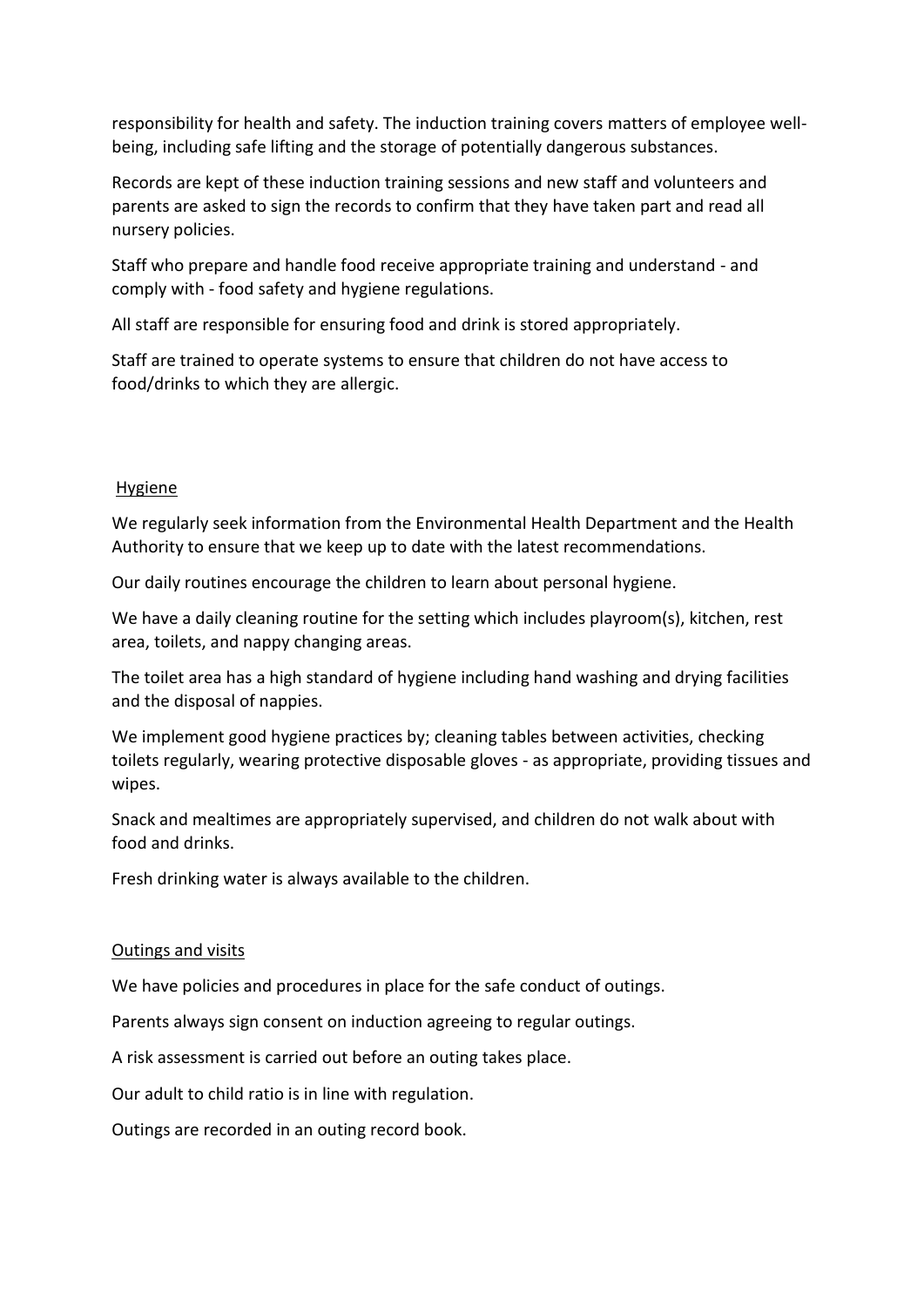Staff take the setting mobile phone on outings, and supplies of tissues, wipes, pants etc as well as a mini first aid pack and water. The amount of equipment will vary and be consistent with the venue and the number of children as well as how long they will be out for.

Records are kept of the vehicles used to transport children, with named drivers and appropriate insurance cover.

Missing child- If a child goes missing from the setting.

The person in charge will carry out a thorough search of the building and garden.

The register is checked to make sure no other child has also gone astray.

Doors are checked to see if there has been a breach of security whereby a child could wander out.

Person in charge talks to staff to establish what happened.

If the child is not found the parent is contacted and the missing child is reported to the police. If a child goes missing from an outing where parents are not attending and responsible for their own child, the setting ensures that there is a procedure that is followed.

As soon as it is noticed that a child is missing, staff on the outing ask children to stand with their designated person and carry out a headcount to ensure that no other child has gone astray. One staff searches the immediate vicinity but does not search beyond that.

Staff take the remaining children back to the setting.

The person in charge of the setting contacts the child's parent who makes their way to the setting or outing venue as agreed with the person in charge.

If a child goes missing on an outing the staff, contact the police using the mobile phone and report the child as missing.

In an indoor venue, the staff contact the venue's security who will handle the search and contact the police if the child is not found.

During the investigation, the management carries out a full investigation taking written statements from all the staff present at the time, or who were on the outing.

The person in charge whilst on outing writes an incident report detailing: - the date and time of the report; - what staff/ children were in the group/outing; - when the child was last seen in the group/outing; - what has taken place in the group/outing since then; - the time it is estimated that the child went missing.

A conclusion is drawn as to how the breach of security happened.

If the incident warrants a police investigation all staff co-operate fully. In this case, the police will handle all aspects of the investigation, including the interviewing of staff. Social Services may be involved if it seems likely that there is a child protection issue to address.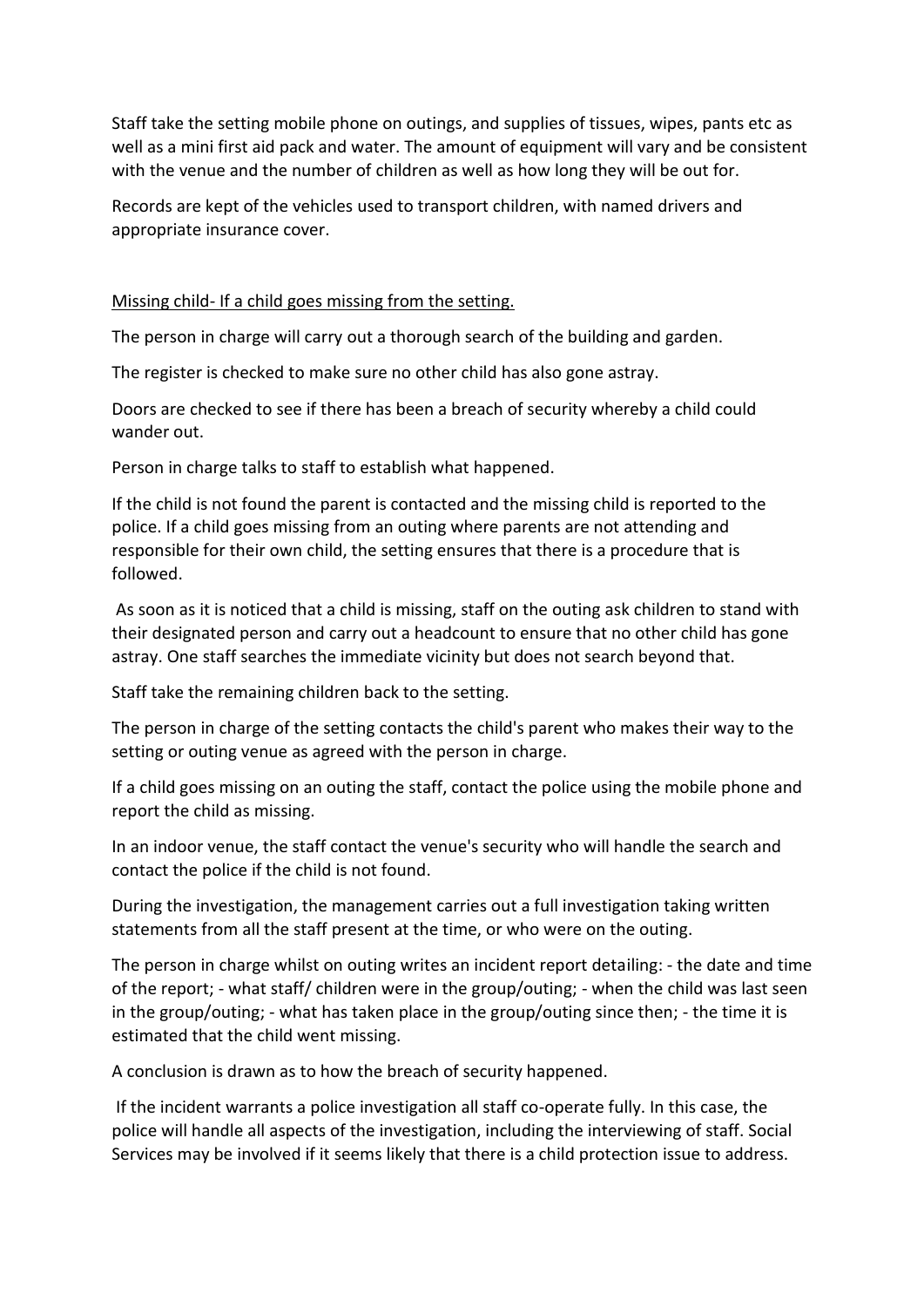The incident is recorded in the incident book; the local authority health and safety officer may want to investigate and will decide if there is a case for prosecution.

## OFSTED is informed.

The Insurance Department at Morton Michel is informed

#### Animals

Animals visiting the setting are free from disease and safe to be with children, and do not pose a health risk.

Children wash their hands after contact with animals.

Outdoor footwear worn to visit farms are cleaned of mud and debris and should not be worn indoors. Whist at the farm children are taught to wash their hands after animal contact. Meals will be consumed away from livestock after cleaning hands. Comforters and dummies are discouraged during visits to reduce the risk of contamination.

When pets are kept at the setting, we seek the permission of parents to allow their children to have physical contact with these animals. Children are always supervised during these interactions and wash their hands thoroughly afterwards. Any signs of illness to the setting pet, they are isolated, and children are not permitted to pet the animal until the illness is treated and cured. Pets will not be kept in any areas where food is stored and prepared.

#### Fire safety

Fire doors are clearly marked, never obstructed, and easily opened from inside.

Smoke detectors are fitted in appropriate high-risk areas of the building and are checked regularly.

All staff are trained to ensure the evacuation process is clear, drills are regular and documented.

The Fire officer checks fire extinguishers and alarms are all intact and ready for use.

#### First aid

The first aid qualification includes first aid training for infants and young children.

We have a first aid kit located in the kitchen in the main building and one in the log cabin, this complies with the Health and Safety (First Aid) Regulations 1981 and is regularly checked and re-stocked, as necessary. We also have outings bags which each contain travel first aid kits.

It is the responsibility of all staff members to keep these stocked by reporting any usage.

The management team ensure that the kits are checked annually to keep all recourses in date.

These are kept out of the reach of children.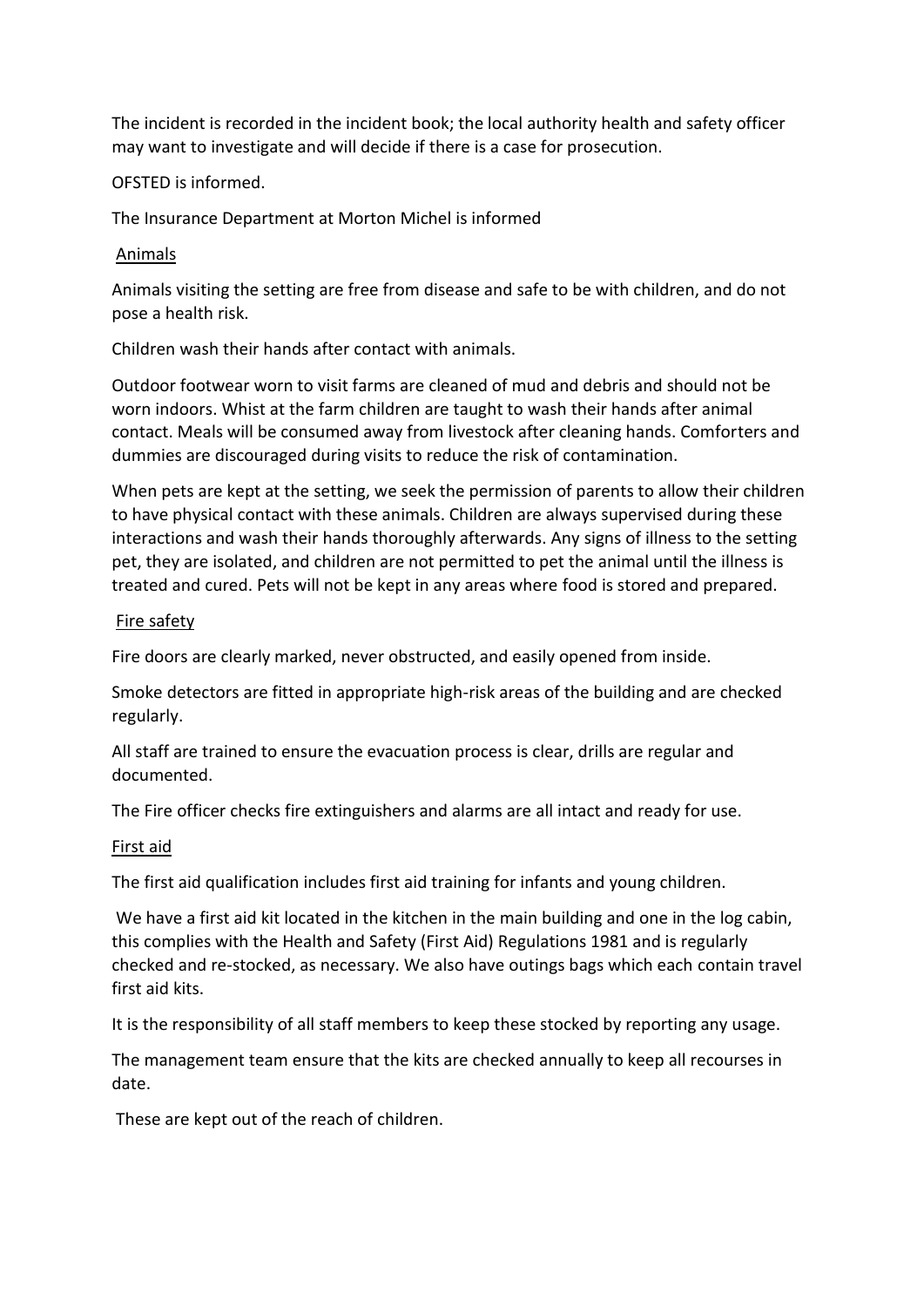## Slips and Trips.

All staff to wear appropriate footwear to work to prevent these types of incidents.

All spillages to be cleared up immediately.

When dealing with bodily fluids protective clothing to be worn and appropriate antibacterial cleaning undertaken.

#### Accident folder

Is accessible to all staff members and is stored in the front porch. Once forms are completed, they are filed in the individuals private file in the office.

All staff and volunteers are made aware of where they are kept and how to complete them.

Accidents are reviewed at least half termly to identify any potential or actual hazards. Ofsted is notified of any injury requiring an ambulance, treatment by a general practitioner or hospital doctor, or the death of a child or adult. When there is any injury requiring general practitioner or hospital treatment to a child, parent, volunteer, or visitor or where there is a death of a child or adult on the premises, we make a report to the Health and Safety Executive using the format for the Reporting of Injuries, Diseases and Dangerous Occurrences.

Forms must also be completed for any accident to a member of staff whether requiring treatment by a general practitioner or not.

We must report any event that causes injury or fatalities or an event that does not cause an accident but could have done, such as a gas leak.

Any dangerous occurrence is recorded by a manager including those that are reportable to the Health and Safety Executive as above. We record the date and time of the incident, nature of the event, who was affected, what was done about it – or if it was reported to the police, and if so a crime number. Any follow up, or insurance claim made, should also be recorded.

In the unlikely event of a terrorist attack, we follow the advice of the emergency services with regard to evacuation, medical aid and contacting children's families.

In the unlikely event of a child dying on the premises, the emergency services are called, and the advice of these services are followed.

These incident sheets are not for recording issues of concern involving a child. This is recorded in the child's own file.

# Administration of medication

Only prescribed medication may be administered. It must be in-date and prescribed for the current condition and have the child's name on the bottle/tube.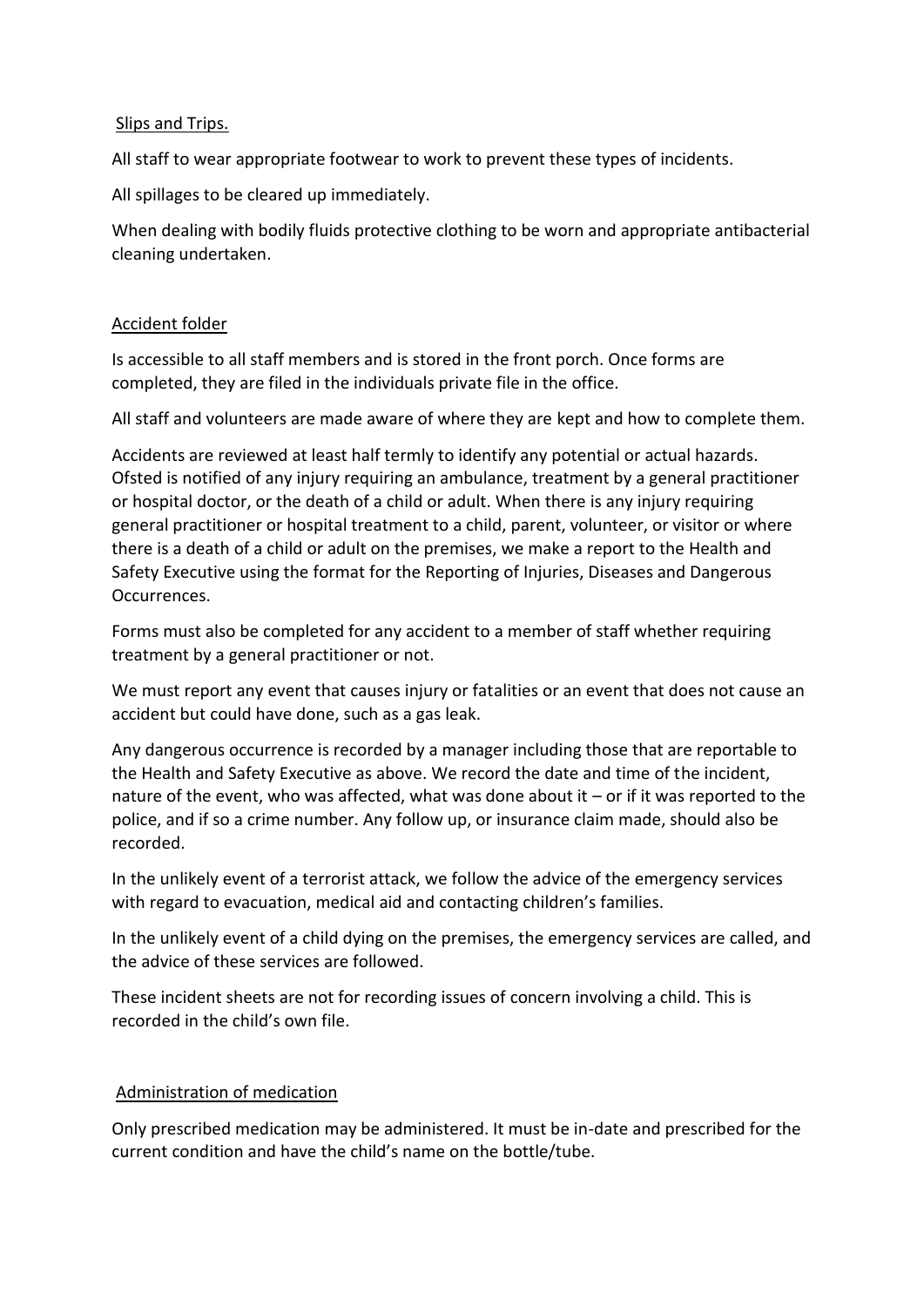Children taking prescribed medication must be well enough to attend the setting.

Children's prescribed drugs are stored in their original containers, are clearly labelled and are inaccessible to the children.

Parents give prior written permission for the administration of medication. This states the name of the child, name/s of parent(s), date the medication starts, the name of the medication and prescribing doctor, the dose, and times, or how and when the medication is to be administered.

The administration is recorded accurately each time it is given and is signed by staff. Parents sign the record book to acknowledge the administration of a medicine.

If the administration of prescribed medication requires medical knowledge, individual training is provided for the relevant member of staff by a health professional. Sickness Our policy for the exclusion of ill or infectious children is discussed with parents. This includes procedures for contacting parents - or other authorised adults - if a child becomes ill while in the setting.

We do not provide care for children, who are unwell, have a temperature, or sickness and diarrhoea, or who have an infectious disease.

Children with head lice will be sent home to be treated to remedy the condition. Parents are notified if there is a case of head lice in the setting via a letter.

Parents are notified if there is an infectious disease, such as chicken pox, children are not permitted to attend the setting until all their spots haven scabbed meaning that they are no longer contagious.

Milder childhood illnesses such as skin infections and conjunctivitis are highly contagious and can still make the patient feel unwell. Your children are still allowed to attend childcare settings and schools. However, if our staff members catch these illnesses and they feel too unwell to attend work we may have to close those rooms until they are fit to return to work. This will mean any children in their care will unfortunately be unable to attend the setting as there will not be enough staff to care for them.

Good hygiene practice concerning the clearing of any spilled bodily fluids is always carried out.

Ofsted is notified of any infectious diseases that a qualified medical person considers notifiable.

We follow the guidelines provided by the Health Protection Agency about illness and infection.

# Safety of adults

Adults are provided with guidance about the safe storage, movement, lifting and erection of large pieces of equipment.

Adults do not remain in the building on their own or leave on their own after dark.